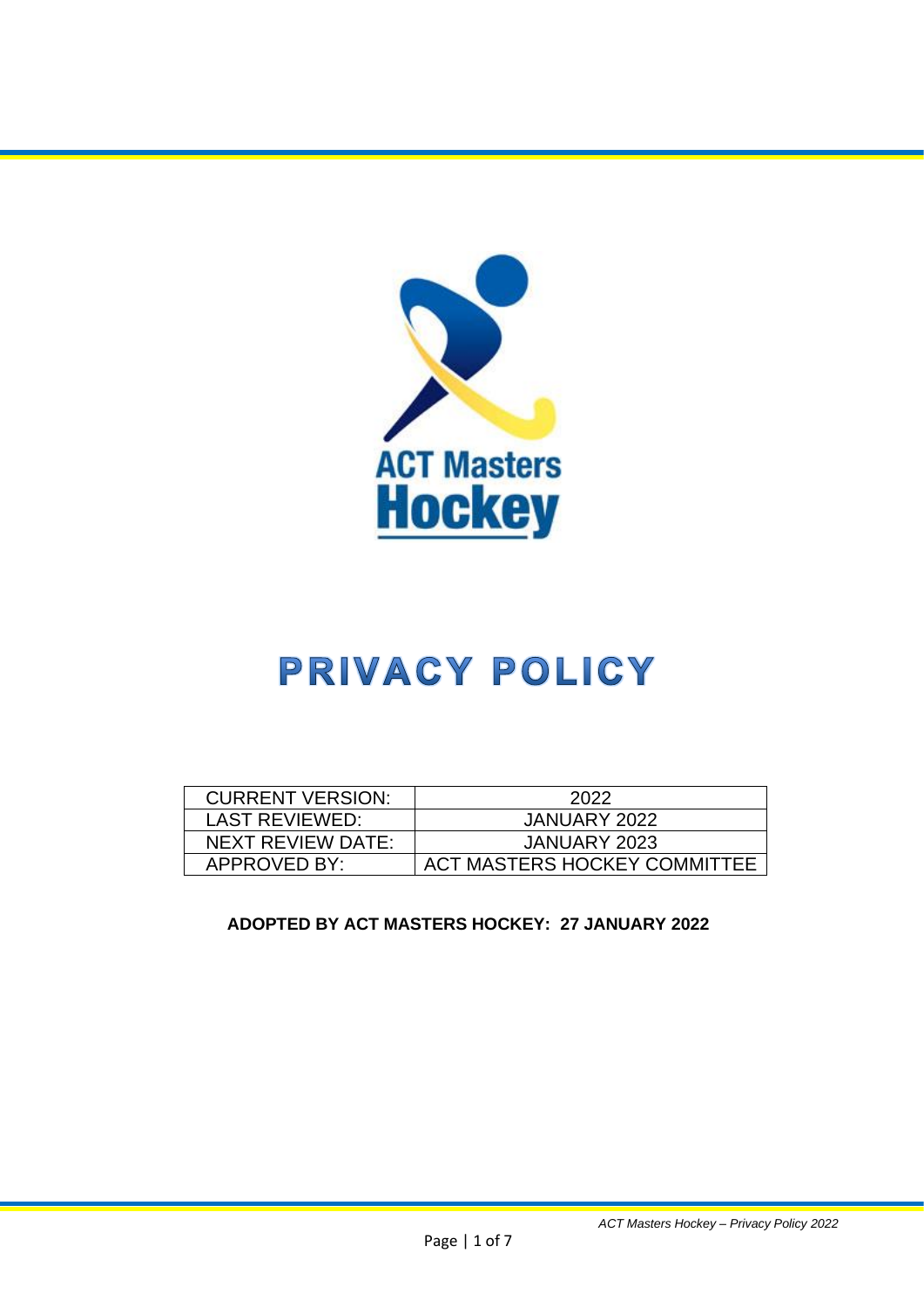

### **Preamble**

The protection of personal information is important to ACT Masters Hockey. ACT Masters Hockey is committed to respecting individual's privacy and the protection of personal information.

This document sets out how ACT Masters Hockey may collect, hold and use personal information. By providing your personal information to ACT Masters Hockey (either directly or through an affiliated organisation), you consent to its use, storage and disclosure in accordance with this Privacy Policy.

#### **Why does ACT Masters Hockey collect personal information?**

"Personal information" is information or an opinion (including information forming part of a database), whether true or not, and whether recorded in material form or not, about an individual whose identity is reasonably apparent, or can be reasonably ascertained, from the information or opinion.

ACT Masters Hockey collects personal information in order to properly and efficiently carry out its functions, including to provide you requested products and services, and to facilitate the provision of marketing and promotion services that may be of interest to you.

ACT Masters Hockey uses personal information only for the purposes for which it was provided and for directly related purposes (unless otherwise required by or authorised under law). We may state a more specific purpose at the point we collect your information.

If you do not provide us with the information that we request, we may not be able to provide you with our products or services.

#### **What personal and sensitive information does ACT Masters Hockey collect?**

#### *Personal Information*

"Personal information" is information or an opinion (including information forming part of a database), whether true or not, and whether recorded in material form or not, about an individual whose identity is reasonably apparent, or can be reasonably ascertained, from the information or opinion.

The information collected by ACT Masters Hockey about a particular person will vary depending on the circumstances of collection. It may include, but is not limited to, a person's contact details (name, email and/or postal address, phone number), date of birth, gender, sporting/coaching qualifications or communication history with ACT Masters Hockey.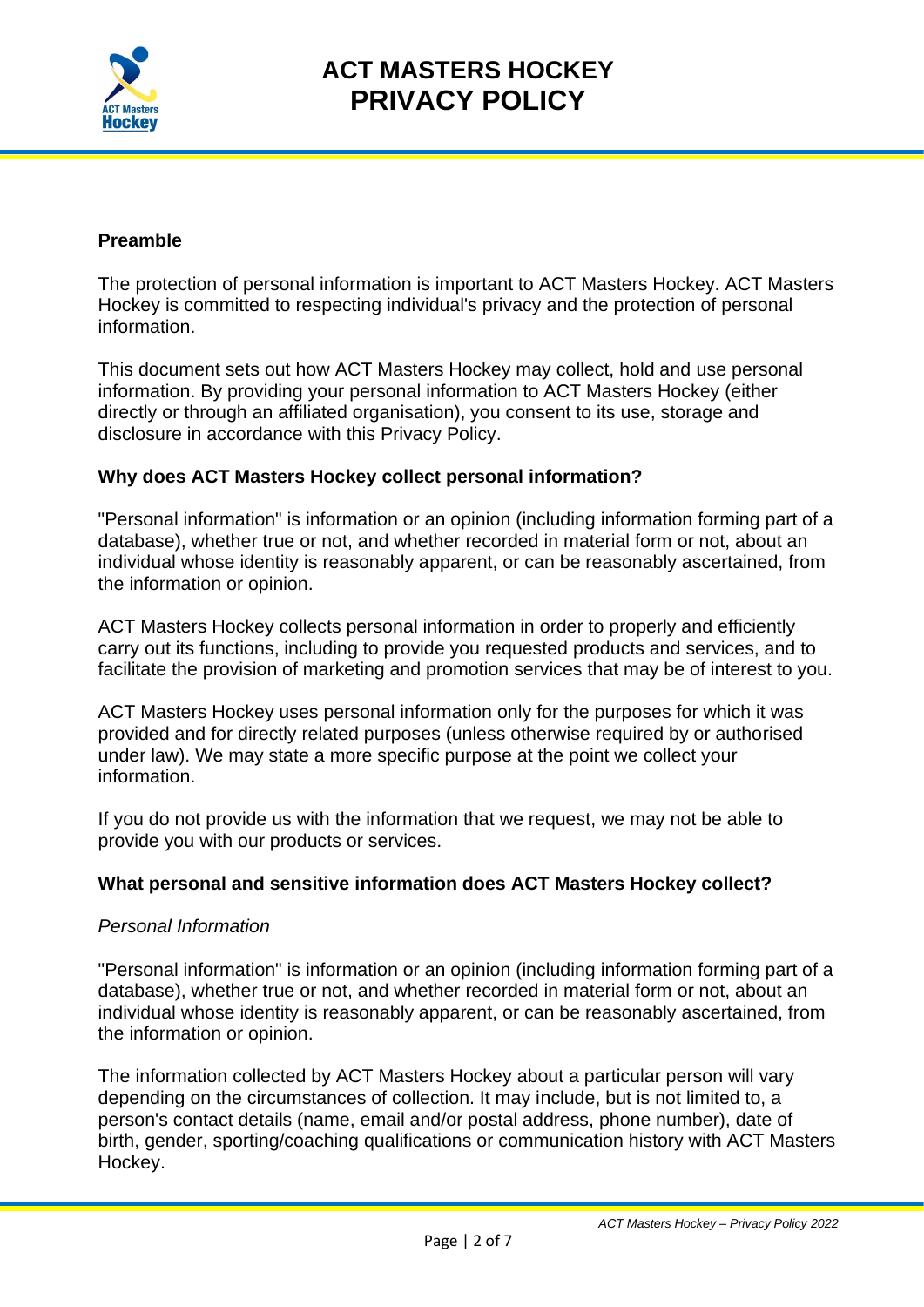

### *Sensitive Information*

"Sensitive information" is a type of personal information that also includes information or an opinion about an individual's racial or ethnic origin, political opinions, membership of a political association, professional or trade association or trade union, religious beliefs or affiliations or philosophical beliefs, sexual preferences or practices, criminal record or health, genetic information or disability.

If it is reasonably necessary in the circumstances, ACT Masters Hockey may also collect sensitive information such as your medical history, disability background or racial or ethnic origin.

Sensitive information is afforded a higher level of privacy protection than other personal information. Where you provide sensitive information to ACT Masters Hockey, you also provide consent to ACT Masters Hockey collecting it in accordance with this Privacy Policy, unless you tell us otherwise.

### **How does ACT Masters Hockey collect and hold personal information?**

Information may be collected when you:

- become a member of ACT Masters Hockey;
- become a member of a hockey club or other body which is a member of, or affiliated with, ACT Masters Hockey (ACT Masters Hockey Affiliate);
- subscribe to any publication of ACT Masters Hockey, including electronic publications;
- are selected or nominated for representation in an ACT or Canberra; indoor or outdoor masters representative hockey team;
- provide details to ACT Masters Hockey or an ACT Masters Hockey Affiliate in an application, consent form, survey, feedback form or incident report;
- enter personal information into, or agree to having your personal information entered into, one of ACT Masters Hockey's online systems or databases or by completing a form at an ACT Masters Hockey site;
- access the ACT Masters Hockey website or a website of an ACT Masters Hockey Affiliate;
- contact ACT Masters Hockey via email, telephone, fax or mail or engage with ACT Masters Hockey via social media;
- participate in any program, activity, competition or event run by ACT Masters Hockey or an ACT Masters Hockey Affiliate;
- purchase tickets to a hockey or sporting event from ACT Masters Hockey or an authorised agent;
- purchase merchandise, products or services from ACT Masters Hockey or an authorised agent or licensee;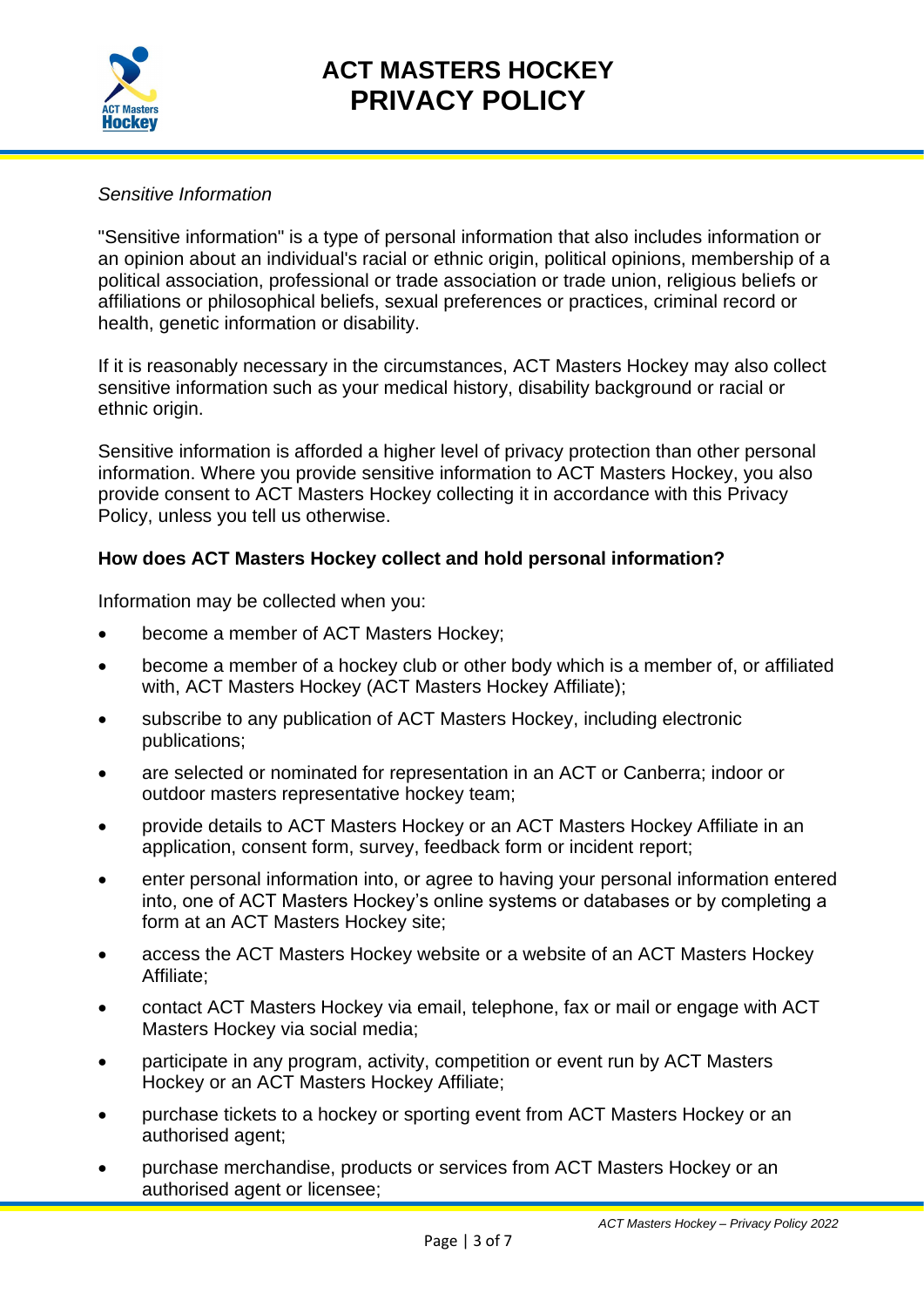

- are elected or appointed to the Board or a committee of ACT Masters Hockey; or
- apply for employment or a volunteer position with ACT Masters Hockey or an ACT Masters Hockey Affiliate.

Personal information may also be collected where ACT Masters Hockey is required to do so by law (for education, child protection, work health and safety laws, charitable collections, medical treatment or other legislation in Australia).

#### *Providing information*

If you do not provide some or all of the information that we request from you, this may affect ACT Masters Hockey's ability to communicate with you or provide the requested products or services.

By not providing requested information, you may jeopardise your ability to participate in programs or competitions or apply for employment or volunteer positions with ACT Masters Hockey or an ACT Masters Hockey Affiliate. If it is impracticable for ACT Masters Hockey to deal with you as a result of you not providing the requested information or consent, ACT Masters Hockey may refuse to do so.

#### *Collection from third parties*

In some circumstances, ACT Masters Hockey collects information from ACT Masters Hockey Affiliates or other third parties.

Examples of such third parties could include, without limitation, the Hockey ACT, Hockey Australia, Hockey Masters Australia, Australian Sports Commission, Australian Olympic Committee, the Australian Sports Anti-Doping Agency, the Australian Institute of Sport, the various State and Territory Institutes and Academies of Sport, the Australian Commonwealth Games Association, Affiliated Clubs, non-affiliated hockey organisations or government and law enforcement bodies as required by law.

#### *Information storage and protection*

ACT Masters Hockey stores information in different ways, including in paper and electronic form.

Much of the information we collect from members and players is added to ACT Masters Hockey's (ACT Masters Hockey) Database. When your information is entered into ACT Masters Hockey database, the information may be combined or linked with other information held about you by Hockey Australia and Hockey ACT. ACT Masters Hockey database is, at request, shared with HACT and HA.

Security of personal information is important to ACT Masters Hockey. ACT Masters Hockey has taken steps to protect the information we hold from misuse, loss, unauthorised access, modification or disclosure. Some of the security measures ACT Masters Hockey use includes strict confidentiality requirements of our members, support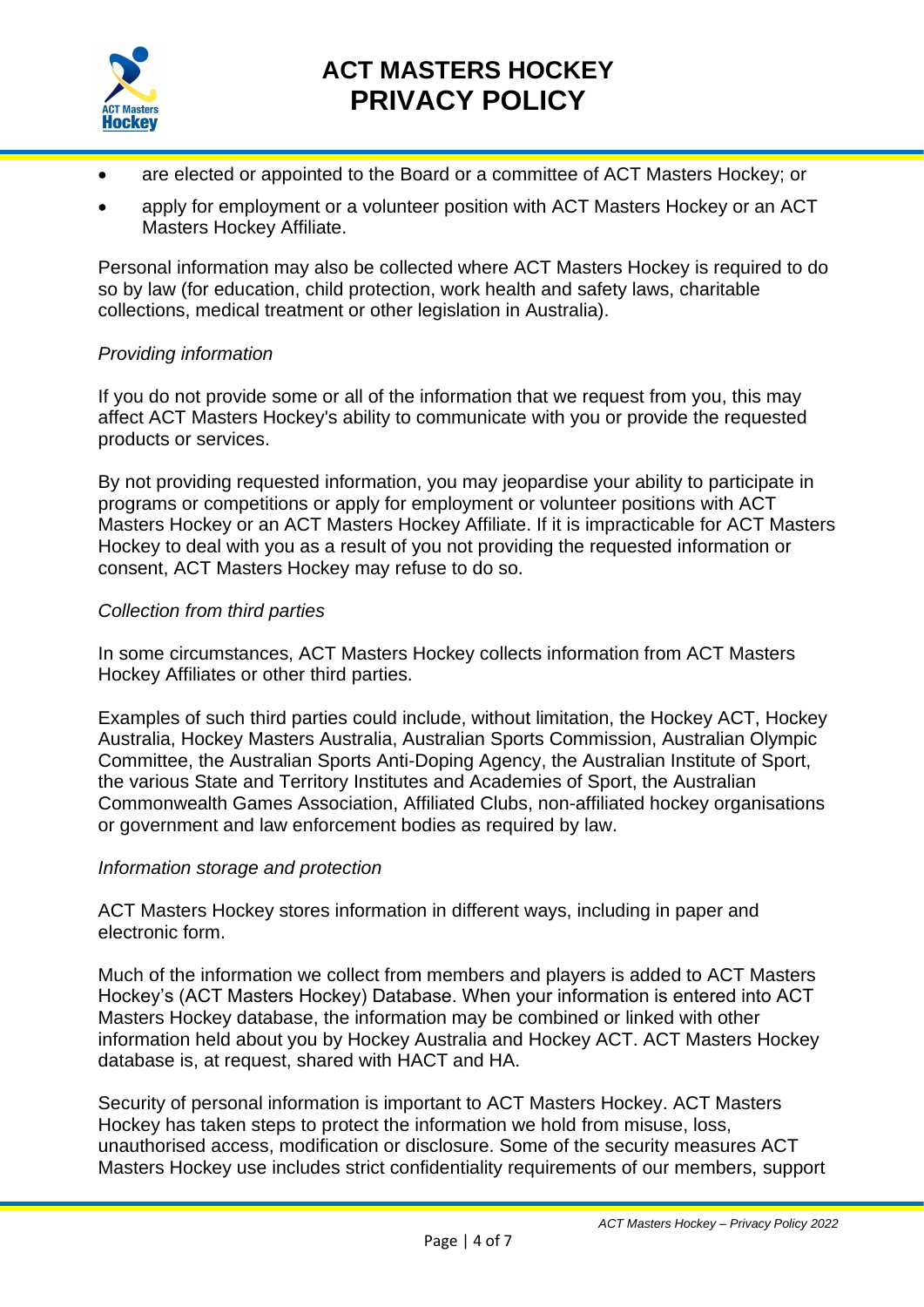

staff, volunteers, ACT Masters Hockey Affiliates and service providers, security measures for system access and security measures for our website.

### **How does ACT Masters Hockey use and disclose personal information?**

*Use*

ACT Masters Hockey, and third parties to whom we may disclose personal information in accordance with this Privacy Policy, may collect, hold and use your personal information to:

- verify your identity;
- complete background checks;
- research, develop, run, administer and market competitions, programs, activities and other events relating to hockey or other sports;
- research, develop and market products, services, merchandise and special offers made available by us and third parties including but not limited to our member associations and clubs, other hockey associations or our licensees, suppliers and sponsors;
- respond to emergency situations involving or requiring medical treatment;
- administer, manage and provide you with access to the ACT Masters Hockey website;
- administer, manage and provide you with access to the ACT Masters Hockey Database; and
- keep you informed of news and information relating to various ACT Masters Hockey or hockey events, activities and opportunities via various mediums.

ACT Masters Hockey may use health information to ensure that programs we operate are run safely and in accordance with any special health needs participants may require. Health information may also be kept for insurance purposes. In addition, we may use deidentified health information and other sensitive information, including individual's racial or ethnic origin, to carry out research, to prepare submissions to government, or to plan events and activities.

#### *Disclosure*

ACT Masters Hockey may disclose your personal information to a range of organisations which include, but are not limited to:

- ACT Masters Hockey Affiliates and other organisations involved in hockey and sporting programs in Australia;
- our member clubs:
- companies we engage to carry out functions and activities on ACT Masters Hockey's behalf, including direct marketing;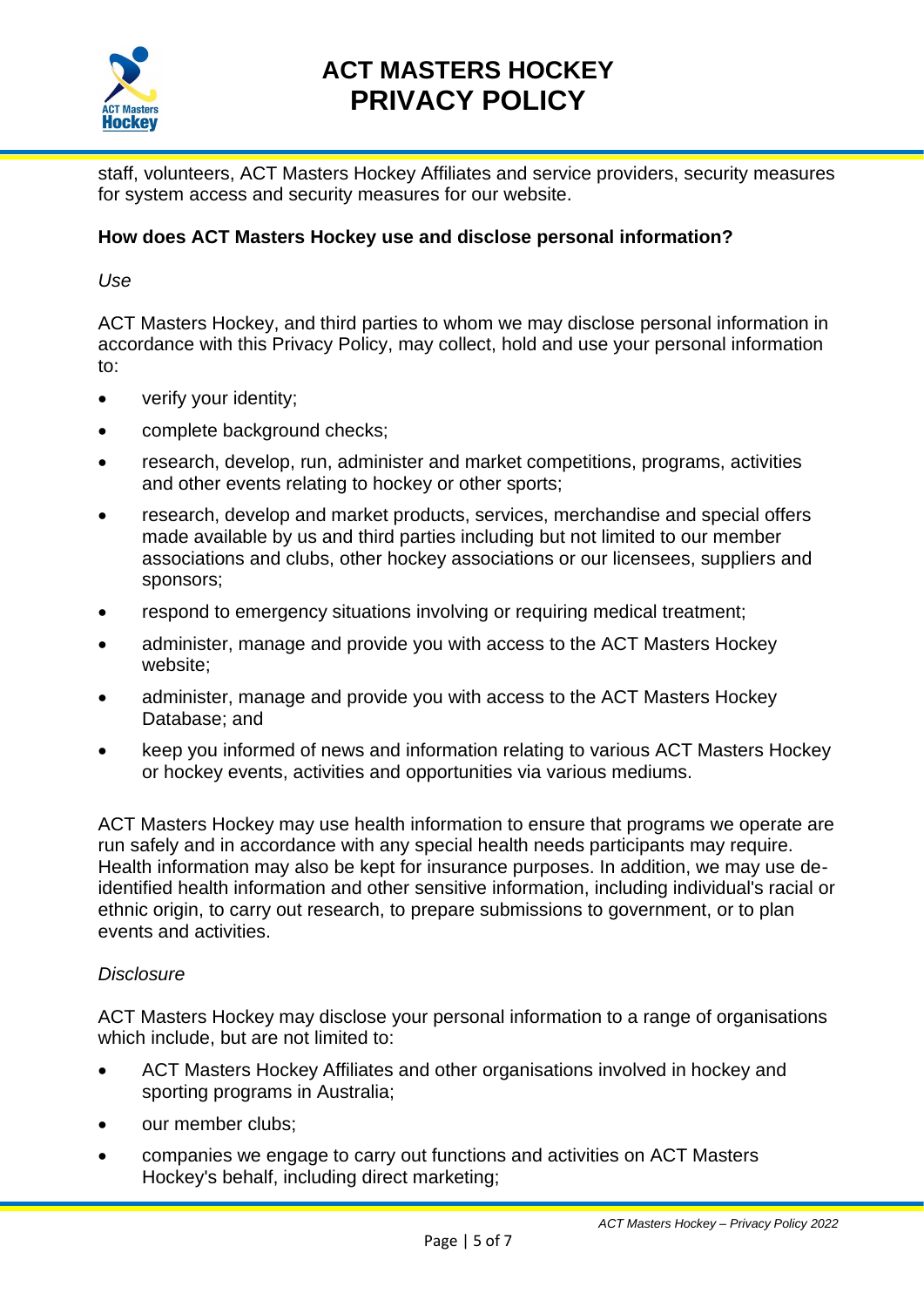

- our professional advisers, including our accountants, auditors and lawyers;
- our insurers;
- relevant sporting bodies such as Hockey ACT Hockey Australia, International Hockey Federation, Australian Sports Commission, Australian Olympic Committee, the Australian Sports Anti-Doping Authority, Australian Institute of Sport, the various State and Territory Institutes and Academies of Sport, the Australian Commonwealth Games Association, various National Sporting bodies, Federal and State Departments of Sport amongst others; and
- in other circumstances permitted by law. In some circumstances personal information may also be disclosed outside of Australia, for example, information disclosed to the International Hockey Federation. In such circumstances, ACT Masters Hockey will use our best endeavours to ensure such parties are subject to a law, binding scheme or contract which effectively upholds principles for fair handling of the information that are suitably similar to the Australian Privacy Principles.

#### *Direct marketing*

We will use non-sensitive personal information to provide better services and for marketing purposes (including disclosure of such information to service providers).

If you do not wish to receive e-mail, SMS or posted offers from ACT Masters Hockey, you may advise ACT Masters Hockey at any time by contacting ACT Masters Hockey via the contact details set out in this policy.

#### *Other disclosures*

In addition, ACT Masters Hockey may also disclose personal information:

- with your express or implied consent;
- when required or authorised by law;
- to an enforcement body when reasonably necessary; or
- to lessen or prevent a threat to an individual or public health or safety.

#### *ACT Masters Hockey website*

When you visit the ACT Masters Hockey website, our systems may record certain information about your use of the site, including the web pages visited and the time and date of their visit. ACT Masters Hockey uses this information to help analyse and improve the performance of the ACT Masters Hockey website.